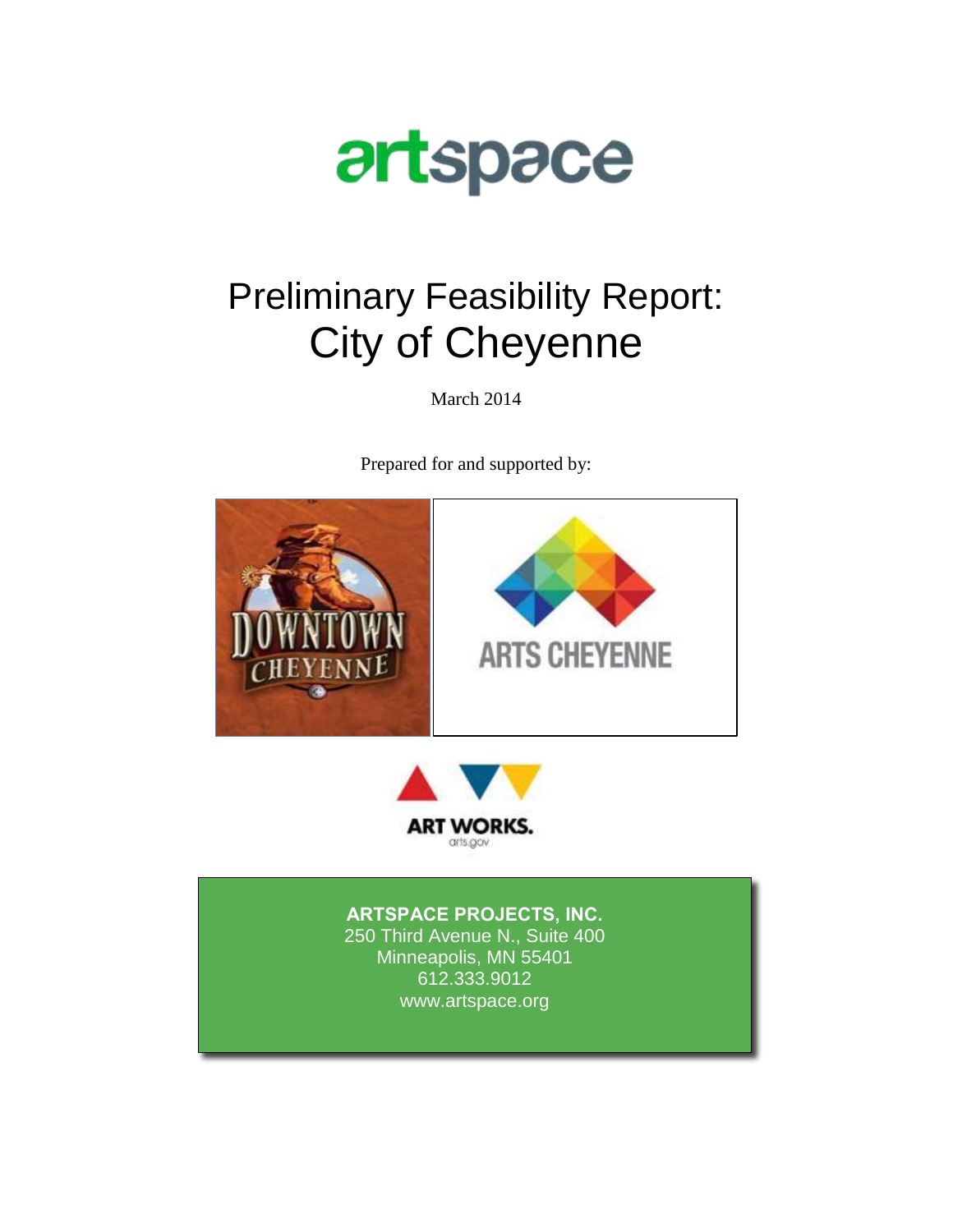# Introduction

nchoring the northern end of the fast-growing Front Range Urban Corridor, Cheyenne is Wyoming's capital as well as its most populous community with 59,713 residents in a metropolitan area of 94,483. Cheyenne is home to the Warren Air A

Force Base, the oldest continuously operating facility of its kind in the U.S. The base occupies a large area of land adjacent to the City, and along with state offices is the main reason why government is the largest sector of Cheyenne's economy.



Although Cheyenne has long been identified with mountains and cowboys, these days one can find many

A cowboy on a bucking bronco figures prominently on Wyoming license plates

signs of change that reflect 21st century ideas of what makes a city dynamic. Strong evidence of this movement is exemplified in LightsOn!, a nonprofit organization affiliated with the Wyoming Community Foundation. Its mission is to create a new downtown economic anchor founded in education and built on the strength of the arts. LightsOn! has a mostly young and engaged group of people who hope to catalyze positive change through the arts. One of its first projects has been to install arts exhibitions in vacant storefronts, with a primary focus on the Hynds Building, which was one of the focal points of Artspace's visit.

Downtown Cheyenne's recent history mirrors that of like-size cities across the U.S. Big-box retail stores in the suburbs lured customers away from the urban core, leaving downtown streets with little commercial activity. Cheyenne has worked hard, however, to repopulate its



Downtown Cheyenne, looking towards the State Capitol

downtown with new housing, businesses, restaurants, and a hotel/conference center in the works. It still has a ways to go, but the City and our main sponsor, the Downtown Development Authority/Main Street in partnership with Wyoming Main Street, are clear about what needs to be done and have focused their long-range plans on housing, retail, office, and commercial uses. Their plans also focus on the "creative class" and the desire of young, creative people to have a more urban, walkable experience. Attracting and retaining younger people is at the top of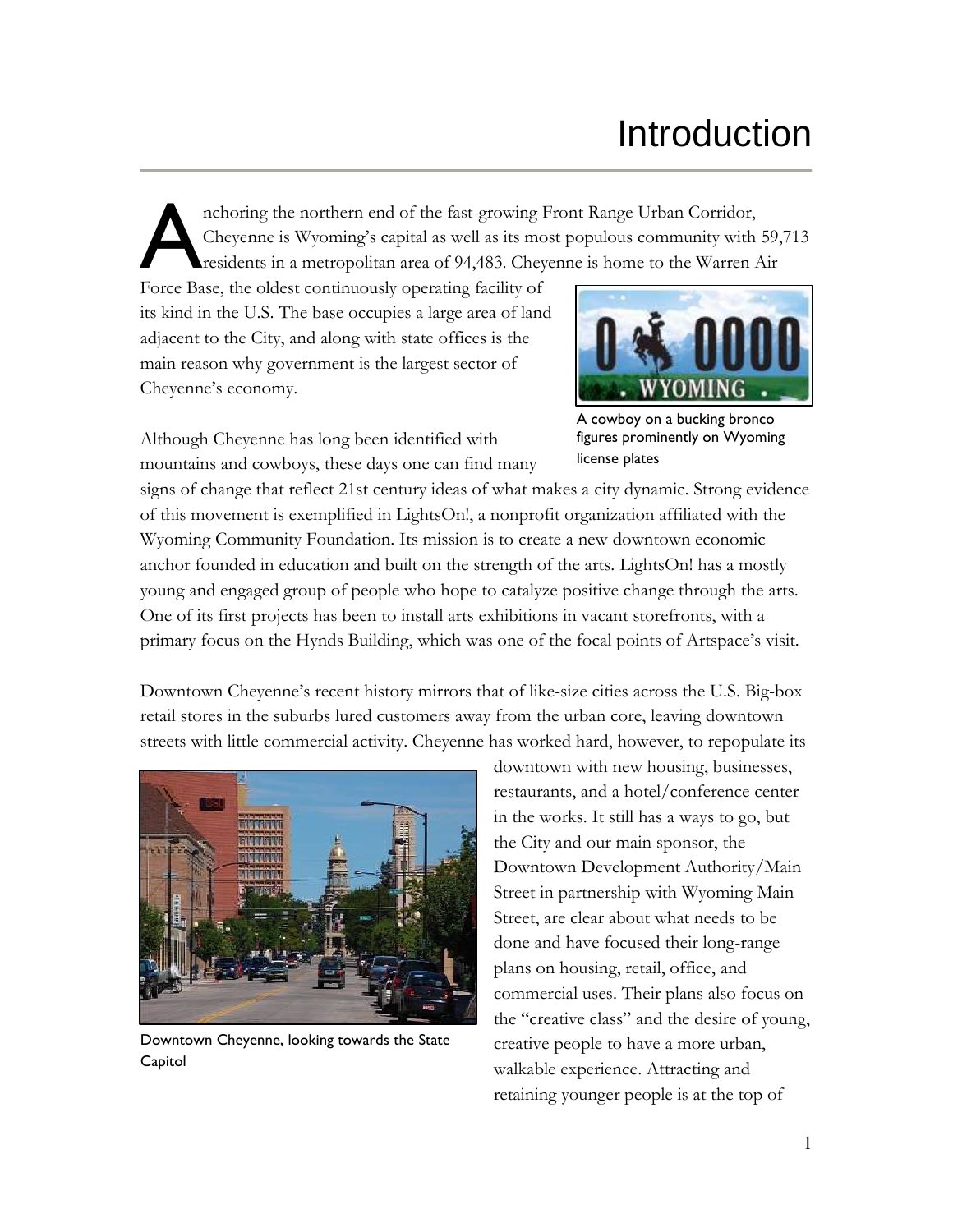their list.

Their approach was shaped in part by a 2012 report, "Historic Placemaking: Strategies for Invigorating Downtown Cheyenne," which includes the following clear-headed assessment of the strengths and weaknesses of the downtown area:

From a Placemaking perspective, Downtown Cheyenne presents a conundrum. It offers so many of the ingredients inherent in communities that radiate a strong sense of place, including:

- Historic buildings and fabric, resulting in a pleasant scale that promotes walkability;
- Stable area employment, including 8,717 day-time jobs located within one-half mile of the center of the DDA/Main Street District;
- Strong market characteristics in part due to the draw it exerts on rural communities in Wyoming, Colorado and Nebraska;
- An organization devoted to ensuring downtown Cheyenne's vitality that benefits from a generous and reliable funding stream;
- Recent new investments downtown, including rehabilitating historic structures and launching new cultural organizations;
- Emerging plans to address parcels with high development potential via substantial federal grant funds.

At the same time, Downtown Cheyenne also suffers from impediments to fulfilling its potential, including:

- Vacant and underperforming buildings and businesses;
- Vacant and parking-dominated parcels, often held by out-of-town owners, especially on downtown's west end;
- Gaps in the retail menu and limited housing choices;
- An economic climate that fails to generate enough return to justify rehabbing the "tired old buildings" presently offering Class B (and below) office space;
- Auto-oriented circulation patterns including one way pairs and, especially, the traffic speeds encouraged by U.S. Highway 30.1

Artspace was invited to Cheyenne to conduct a Preliminary Feasibility Visit for the purpose of assessing the feasibility of an Artspace mixed-used project in the community. The visit took place January 29-30, 2014. Artspace was represented by Wendy Holmes, Senior Vice President of Consulting and Strategic Partnerships, and Stacey Mickelson, Vice President of Government Relations. The Artspace team was accompanied by our Loveland consultant,

<sup>&</sup>lt;sup>1</sup>"Historic Placemaking: Strategies for Invigorating Downtown Cheyenne," page 5.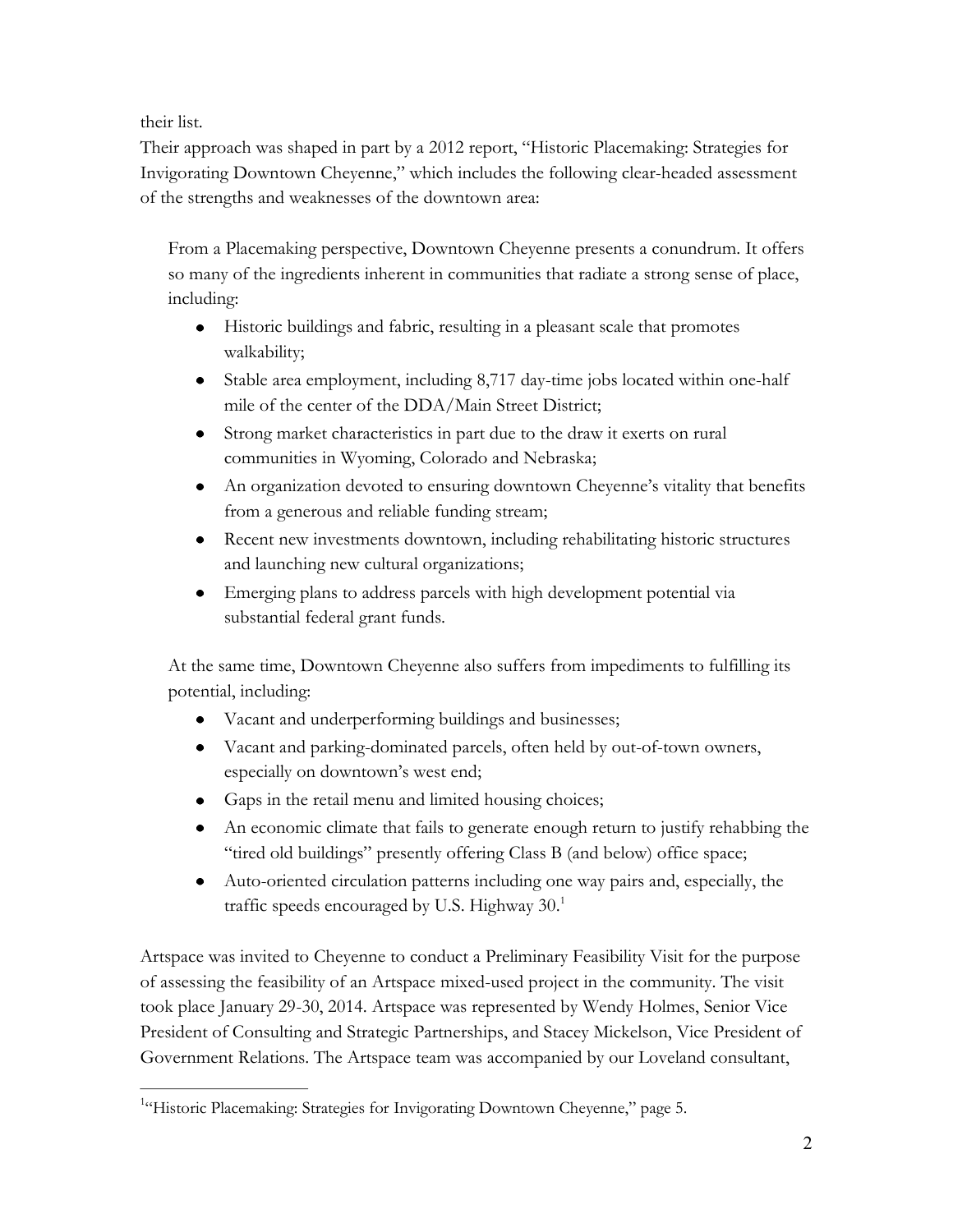Felicia Harmon, as well as our consultant in Montana, Jack Nickels. Felicia and Jack brought a wealth of knowledge of the Front Range and western development.

Artspace was invited to Cheyenne by the DDA/Main Street and ArtsCheyenne in the context of their ongoing redevelopment and economic development strategies. Their leaders – Christie DePoorter of the DDA/Main Street and Bill Lindstrom of ArtsCheyenne – were active architects of our visit. We are pleased to acknowledge and thank them for their involvement.

Before issuing the invitation, DDA/Main Street Board President Richard O'Gara, Vice President Lorri Jordan, and Ms. DePoorter visited Loveland, Colorado, where an Artspace project is now under construction, in August 2013. There they met with Felicia Harmon to discuss the financing and operational structure of the Loveland complex. The DDA/Main Street Board approved funding for the Preliminary Feasibility Visit at its August meeting, signed a letter of agreement in September, and established a Task Force in October. The Task Force, led by Ms. DePoorter, prepared the schedule and arrangements for the two-day visit, which took place at the end of January. The DDA/Main Street is clear in that it seeks a "a flagship project that can change the face of downtown Cheyenne." It sees economic development factors – including art, arts activity, cultural energy, and historic preservation – as positive attributes of a possible Artspace project.

We also acknowledge the National Endowment for the Arts, which provided financial support. The Core Group (organized by the DDA/Main Street) proved a valuable touchstone for which we are deeply grateful. Finally, we thank the City of Cheyenne and the State of Wyoming and its elected and administrative leaders who were represented at all of our sessions, helped frame several of our discussions, and helped make this a very successful visit from our perspective.

This report contains our findings and recommendations, based on what we saw and heard during our two days in Cheyenne. It is also informed by the experiences of other communities around the United States that have invested in affordable housing and other facilities for artists. We believe that those experiences provide a useful context for evaluating the feasibility and importance of an Artspace-like project in Cheyenne. In that regard, we offer the following observations:

Multi-tenant, multi-use creative spaces generate economic revitalization and development. Every project provides job opportunities before, during, and after construction.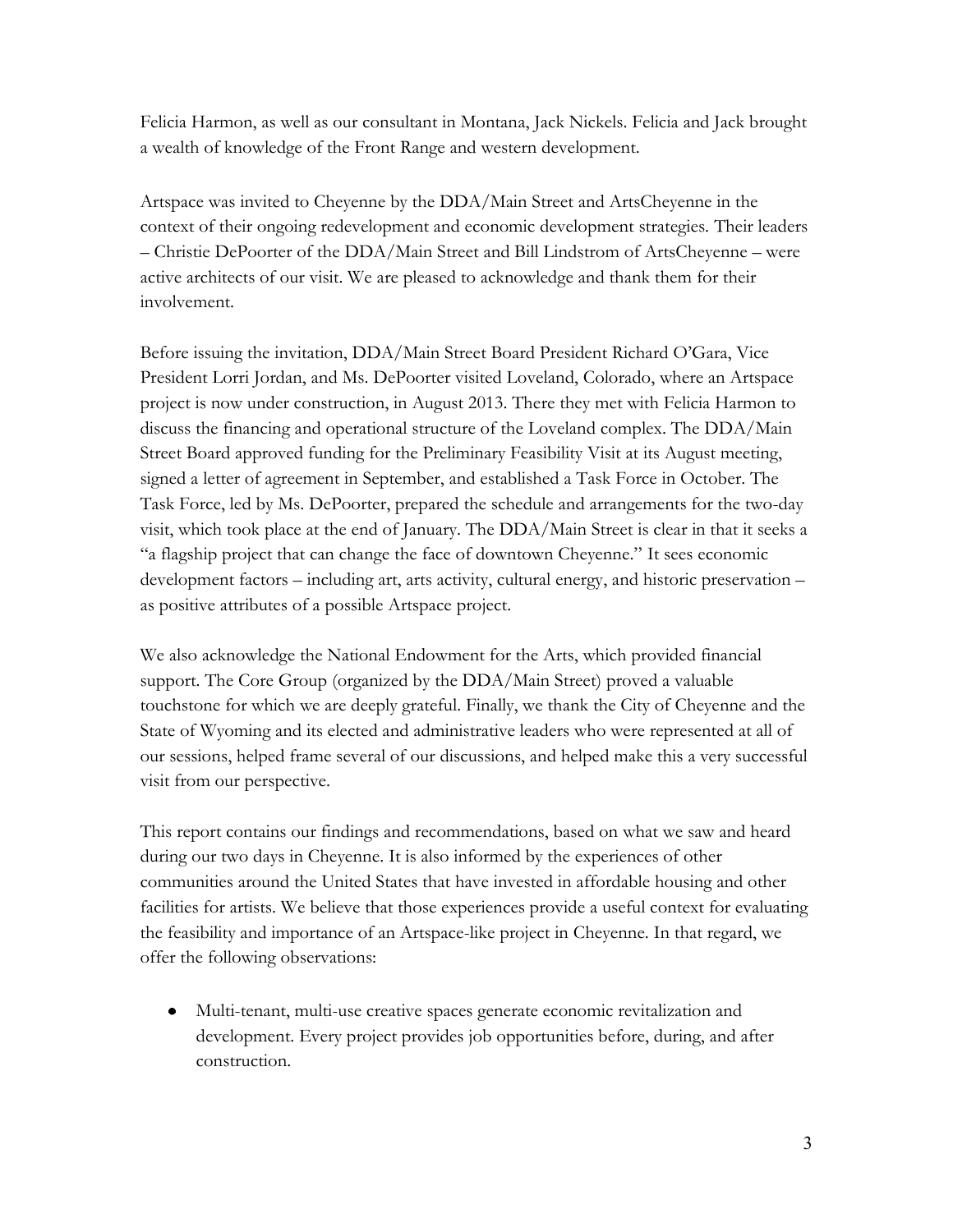- Every independent artist is, in effect, the owner/operator of his or her own cottage industry, generating economic activity by selling products or services, purchasing equipment and supplies, paying taxes, and thus contributing to the local economy.
- $\bullet$  To create affordable live/work housing for artists<sup>2</sup> whose long-term affordability is guaranteed by covenants is to create and sustain an authentic community of local artists who collaborate not only with one another but also with other local, national, and international artists.
- Arts projects help to preserve old buildings and stabilize old neighborhoods including downtown neighborhoods that have fallen into disuse. Arts projects also help preserve cultural heritage by providing places where cultural art forms can be passed from one generation to the next.
- Arts facility projects are catalysts for private and public investment, such as façade improvements and general beautification, in the surrounding area.
- These projects create permanent community spaces that give resident artists opportunities to interact with the public and give the larger arts community opportunities to showcase their work.
- Artists are good neighbors and active community members. Many artists collaborate with the larger educational, cultural, and business communities as teachers, adjunct professors, and volunteers with youth and cultural organizations.
- Artists are urban pioneers, willing to colonize older areas of a city that provide buffer zones between industrial and residential areas.

<sup>2</sup>By "affordable live/work housing for artists," we refer specifically to the kind of rental housing that Artspace has been developing around the country for the last 25 years. Artspace's 28 operating live/work projects are apartment buildings in which each rental unit has additional space – typically 100 to 150 square feet – that is designed for use as a studio by the resident artist. Our projects feature other amenities as well, including high ceilings, large windows, wide doorways, and durable surfaces in every unit; and community rooms that serve as gathering places and galleries.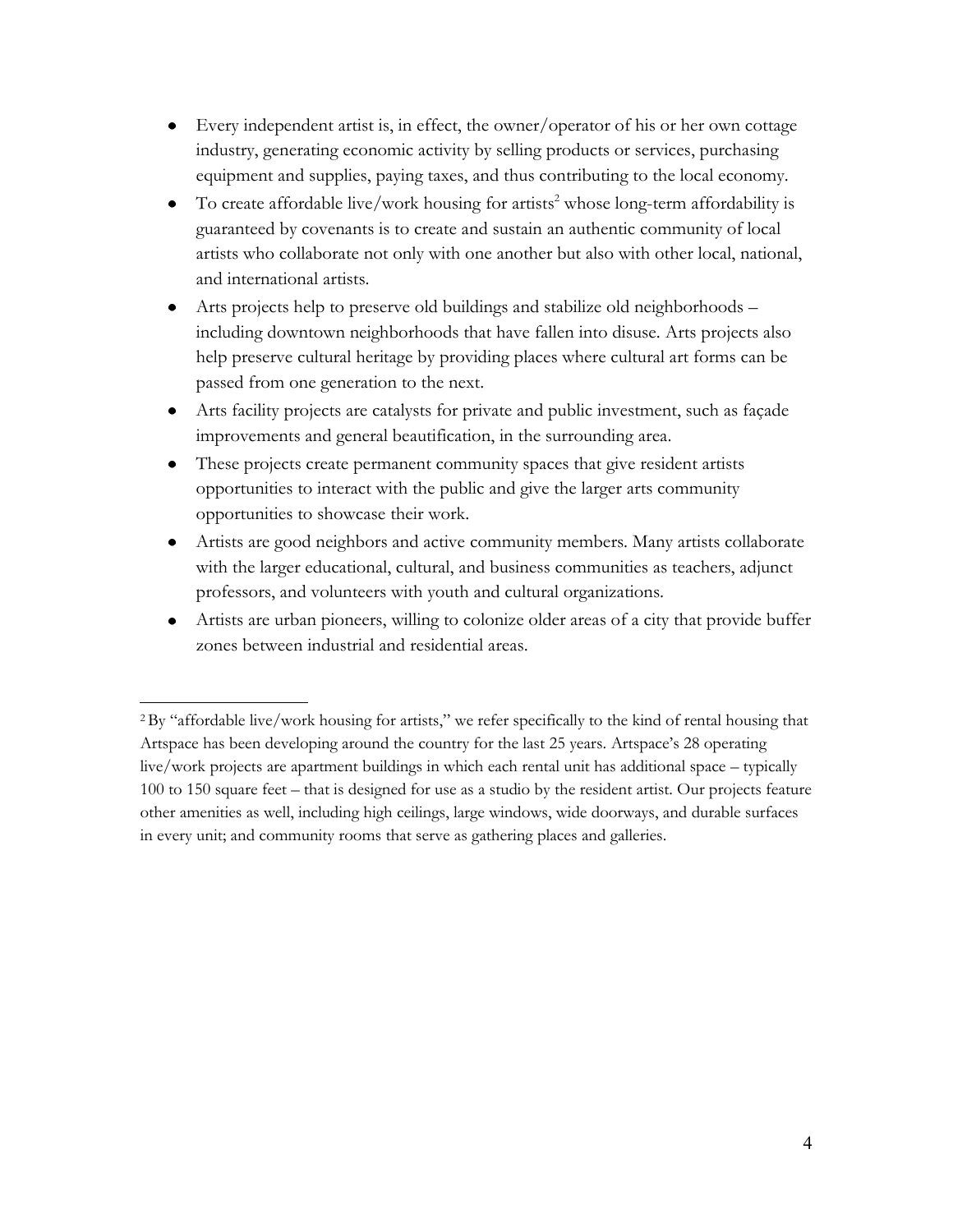# Findings

### uring a Preliminary Feasibility Visit, Artspace gathers information relating to six main issues: project concept, artist market, site feasibility, financial feasibility, local leadership, and sustainable community impact. D

If the project concept has been determined, we evaluate it in the context of other factors. For example, if the community wishes to adapt a particular building for use as an arts facility,



Power Plant at 800 W. 17th Street in downtown **Chevenne** 

we consider whether the building is structurally sound, suitable for the intended use, for sale at a reasonable price, and so on. We ask, too, whether the project concept appears appropriate to the needs of the community. Are there enough artists in the area who need and qualify for affordable live/work space to justify the time and expense of developing a project? Is the difference between market rate and affordable rents sufficient to make a live/work project an attractive option for artists of low and moderate income? Because our business model requires substantial civic investment as well as fundraising in the private sector, we ask whether the community has the financial resources and the will to make a significant

philanthropic investment in the project. We ask whether there are local leaders willing and able to advocate for the project in a variety of ways. Finally, we ask whether the project, if built, is capable of making an important difference to the community in both the short and long term. While these are not the only factors we consider in making recommendations, they help us frame the discussion.

# **PROJECT CONCEPT**

Many communities have a clear project concept in mind before they contact Artspace. Buffalo, New York, for example, was interested in a live/work project to catalyze development in an economically challenged neighborhood. Brainerd, Minnesota, wanted to find a use for a junior high school that was being replaced by a new facility. In Santa Cruz,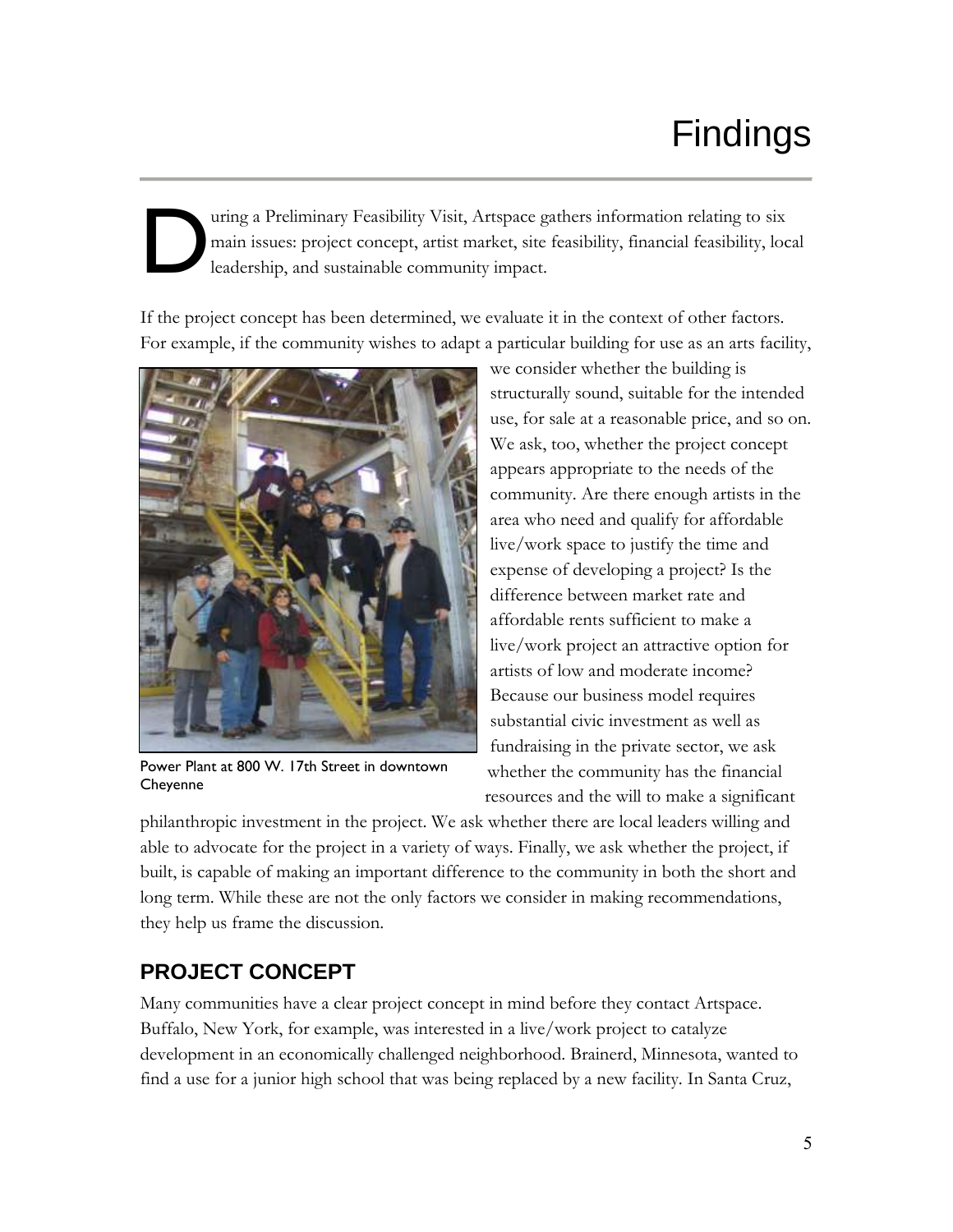California, where real estate values are among the highest in the country, the goal was to keep artists from being priced out of the community.

In Cheyenne, the concept of creating affordable space for artists is driven by a stated priority to create more residential units in the downtown core of the city and to catalyze continued redevelopment by attracting housing developers and by filling vacant storefronts and underutilized properties with uses that generate more "24/7" activity. Successful transformative community development projects require critical partnerships and dedication to a shared vision. Participation by a broad variety of stakeholders representing multiple sectors provides the basis for a comprehensive, organized approach to project success and sustainability.

Cheyenne's civic leaders recognize that safety concerns in the downtown core have been an issue for many residents and visitors. Within the last year, the City has addressed this issue

through the Cheyenne Police Department's new downtown patrol program. Civic leaders tell us that "almost all of the issues have been mitigated" as a result of this new program – a positive sign for the future of downtown Cheyenne and those who believe that downtown can be the cultural and social centerpiece of the Cheyenne region.



LightsOn! promotional board on the first floor of the Hynds Building

# **ARTIST MARKET**

An in-depth Arts Market Survey is a required step in the predevelopment phase of an Artspace live/work project and a step we often recommend even if we do not expect to be involved in the proposed project as developer. A survey is needed to help the community quantify the space needs of its creative sector. Although a survey that identifies a strong market for artist live/work space does not guarantee that Artspace will develop a project – the market is but one of several variables – a weak market typically leads us to suggest alternatives more in line with the need. Artspace uses an online survey that we developed more than 15 years ago. We have used this survey instrument in more than 40 communities and have received more than 25,000 responses from artists nationwide.

The Artist Market Survey is a key component of the due diligence that Artspace conducts before committing our organization to proceed with an Artspace project in a new community or, if acting in a consulting role, before giving a community the green light to proceed on its own. The primary goal of the survey is to determine the size and nature of the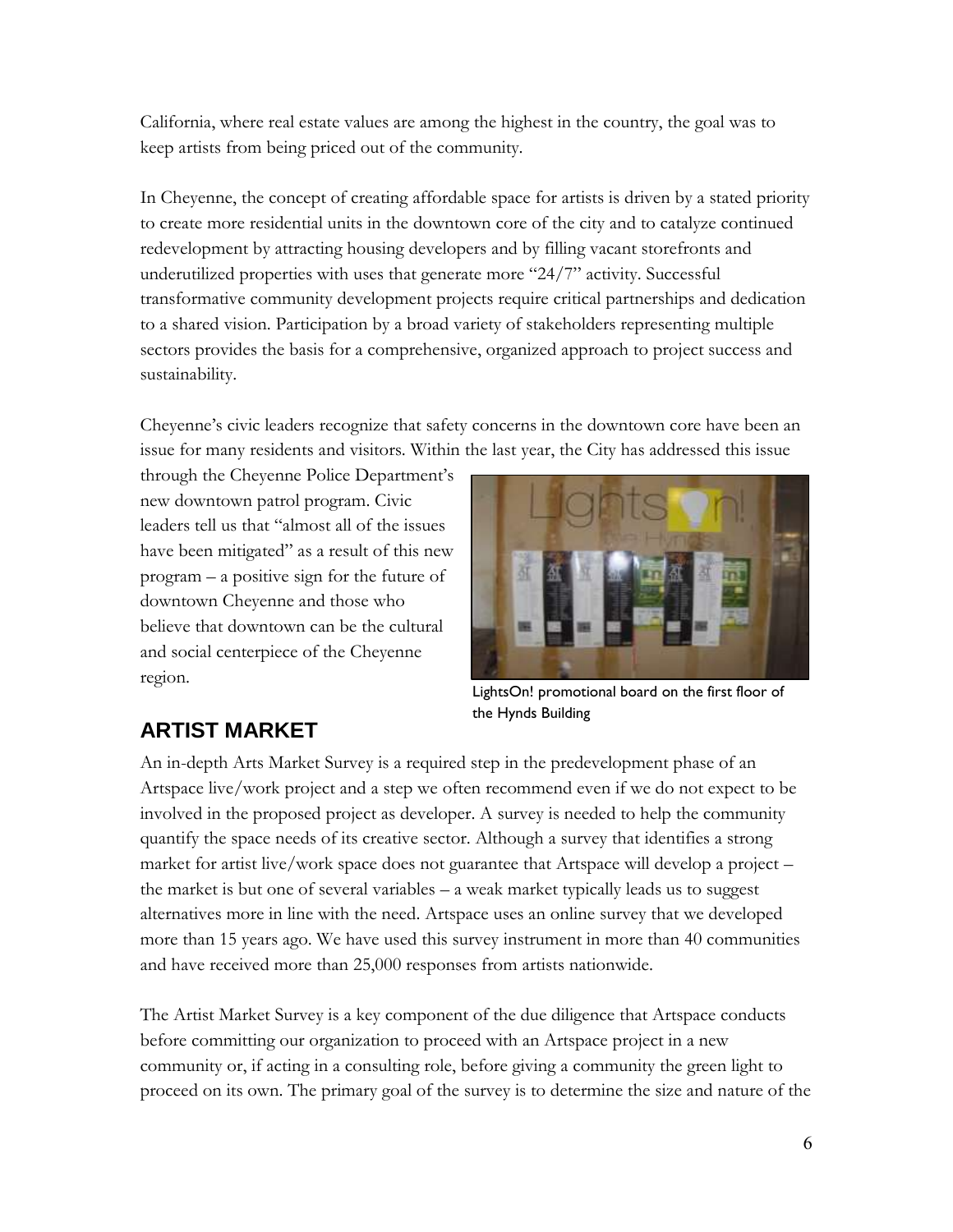market for a live/work arts project in the community. We also use it to demonstrate a need for affordable rental housing sufficient to satisfy the various public and private entities that make financial investments in our projects. If the community is interested in having the project include space for arts organizations as well as individual artists, the survey can be modified to provide information in that realm as well.

The survey gathers a wealth of data about the area's artists, including age, gender, ethnicity, household size, and other demographic information; the arts activities they practice and the arts facility features of most interest to them; their current income and the percent generated by their art; their current studio or work space arrangement; and how much they are willing to pay for housing and studio space.

The Arts Market Survey tells us with reasonable accuracy how many live/work units the local arts community can fill, what neighborhoods are of greatest interest to the artists, and if there are special considerations, such as the need for specific kinds of studio space that might influence the design and scale of the project. If a mixed-use project is under consideration, the survey can also be used to identify the need for space for arts organizations, creative businesses, and arts-friendly commercial ventures such as coffee shops and restaurants. Developing the questionnaire, publicizing it (we attempt to reach at least 3,000 artists), collecting the data, analyzing the results, and preparing a report takes about six months.

Based on our observations and what we heard in our focus group sessions, we believe that an Arts Market Survey in Cheyenne could reveal a potential market for live/work space – in the neighborhood of 30-40 units. Artists were well-represented both at the artist focus group session, in which more than 60 artists participated, and at the evening public meeting, which attracted an audience of more than 100 civic leaders, business owners, and artists. We were impressed by the diversity of the art forms represented in these meetings. Not surprisingly – it's true almost everywhere – most of the artists said they do not make the majority of their income from their art – and most were over 40 years of age. The artists represented in the focus group were far more interested in studio space as is typical for more established artists. The artists and the public were excited about building on the energy of each other and on the energy of what's happening in terms of redevelopment in the core of the city. Affordability also seemed to be an issue – at least in terms of high-quality space – though housing costs in Cheyenne are still quite affordable compared to other cities.

The diversity of art forms and arts organizations (some traditional, others not) is a bit different than in other places we have recently visited and certainly reflective of the "western" culture. While the majority of the artists at the artist focus group are visual and craft artists, there were also musicians and other performing arts professionals; we met one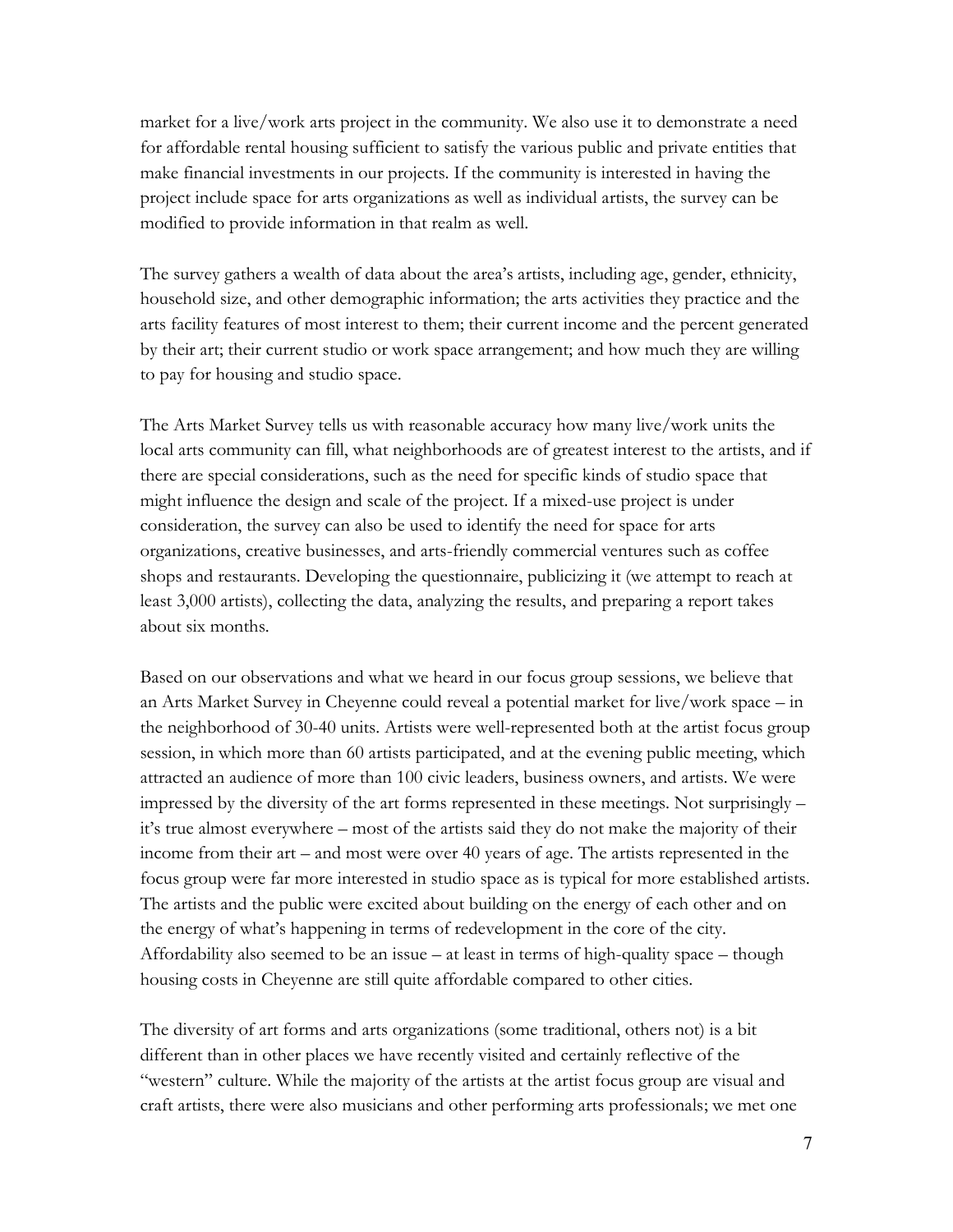who identified herself as a "theatrical gunslinger," a term new to us. Others self-identified as jewelry or textile artists, glass blowers, fiber artists, metal artists, graphic designers, photographer, and a healing artist.

We were impressed at the number of working artists who attended the community meeting the first day as well as the artist focus group. Many artists attended both the community meeting and one or more focus group sessions. There is clearly much need and energy around the creation of affordable and sustainable space for artists. Artists also had ideas and thoughts about buildings and neighborhoods and most were excited by the possibility of having space in or near the downtown area. Other comments made by local artists and arts professionals included:

- Most artists have studios in their homes or apartments, and most would like to be a part of a community rather than in an isolated "home" studio.
- Some are interested in live/work, studio, and fabrication-type spaces.
- Many artists want to be part of a community that includes coffee shops and restaurants within walking distance, if not within the same building.
- Several artists wonder if well-designed and affordable spaces could help draw artists and creative people who grew up in or near Cheyenne back to the region.
- Access to state-of-the-art equipment is an important goal.
- One artist remarked that Cheyenne is not known as a cultural hub, in fact, quite the opposite; yet they feel – and we certainly met – many artists who "beg to differ."
- Cheyenne's proximity to Colorado and the Front Range communities of Ft. Collins and Loveland is definitely perceived as a plus.
- There is a perceived need for an arts center space with interactive space for children.
- Wyoming is graying. We need to invest in youth and intergenerational activities.
- We need a place to take arts classes.
- Lots of musicians are here and need places to perform, rehearse, and live.

This group was really interested in how to begin the conversation and how to frame key talking points for the non-believers. They are keenly aware that they live in an area where arts and artists did not necessarily rise to the top in conversations about downtown redevelopment. We would emphasize the points on pages 3-4 of this report that focus on economic impact and community development.

When asked about locations where artists want to be, it was clear that most artists want to be close to the urban core. Translating geographic preferences into quantifiable data is one of the goals of an Arts Market Survey. Not surprisingly, the overwhelming sense from the group was that they are eager to be part of a larger effort – one in which artists have a higher profile and a true community of artists of all disciplines can emerge.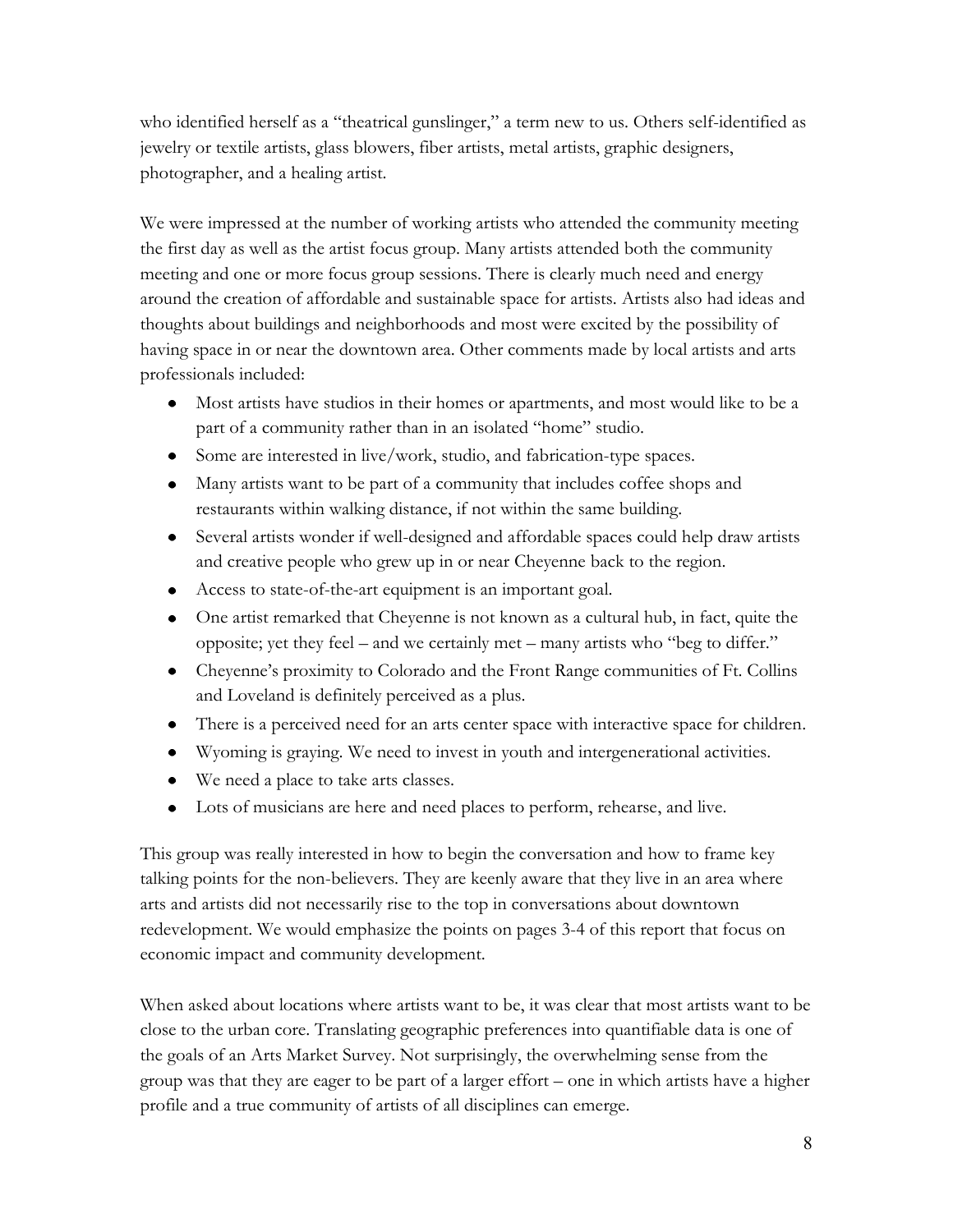# **SITE ANALYSIS**

During a Preliminary Feasibility Visit, Artspace's primary goal is not to select a site but to identify candidates for further study should the project move forward. Several factors to consider include location, building capacity, availability, viability, and ability to impact the broader community. In Cheyenne we concentrated our visit on three primary sites. The physical amenities we seek for artist housing – high ceilings, open floor plans, and access to natural light – are present in all of the sites we visited. The sites described in this section are not the only ones identified by the community as potential sites for an Artspace development.

Any decision impacting site selection will be influenced by several factors:

- There are 308 households in downtown Cheyenne in terms of repopulating the urban core, a good beginning. Strategic placement of downtown housing projects moving forward will be key to sustained community impact.
- There are many signs of hope in downtown Cheyenne, from the spectacular Depot  $\bullet$ and Depot Plaza to the new retail and coffee shops on key downtown streets. Building on this momentum will be important.
- On the western edge of downtown, there is growing energy for redevelopment.  $\bullet$ Staying abreast of these plans will be necessary as the City considers investment in this area. Private sector development in this area could have a big impact.
- A 2013 designated "Main Street" community by the National Trust for Historic  $\bullet$ Preservation, Cheyenne has new opportunities for downtown façade and building improvements.
- A substantial part of downtown Cheyenne, as shown on the map at right, is within the Downtown Cheyenne Historic District and is afforded protection by the National Register of Historic Places. The Historic District's primary significance is that it is the original core of Cheyenne's central business district. Most of the buildings we looked at are within the boundaries of this district. (The DDA/Main Street's



designated district comprises 78 blocks. In order for the DDA/Main Street to participate in an Artspace – or any similar – project, it must be located in the district.)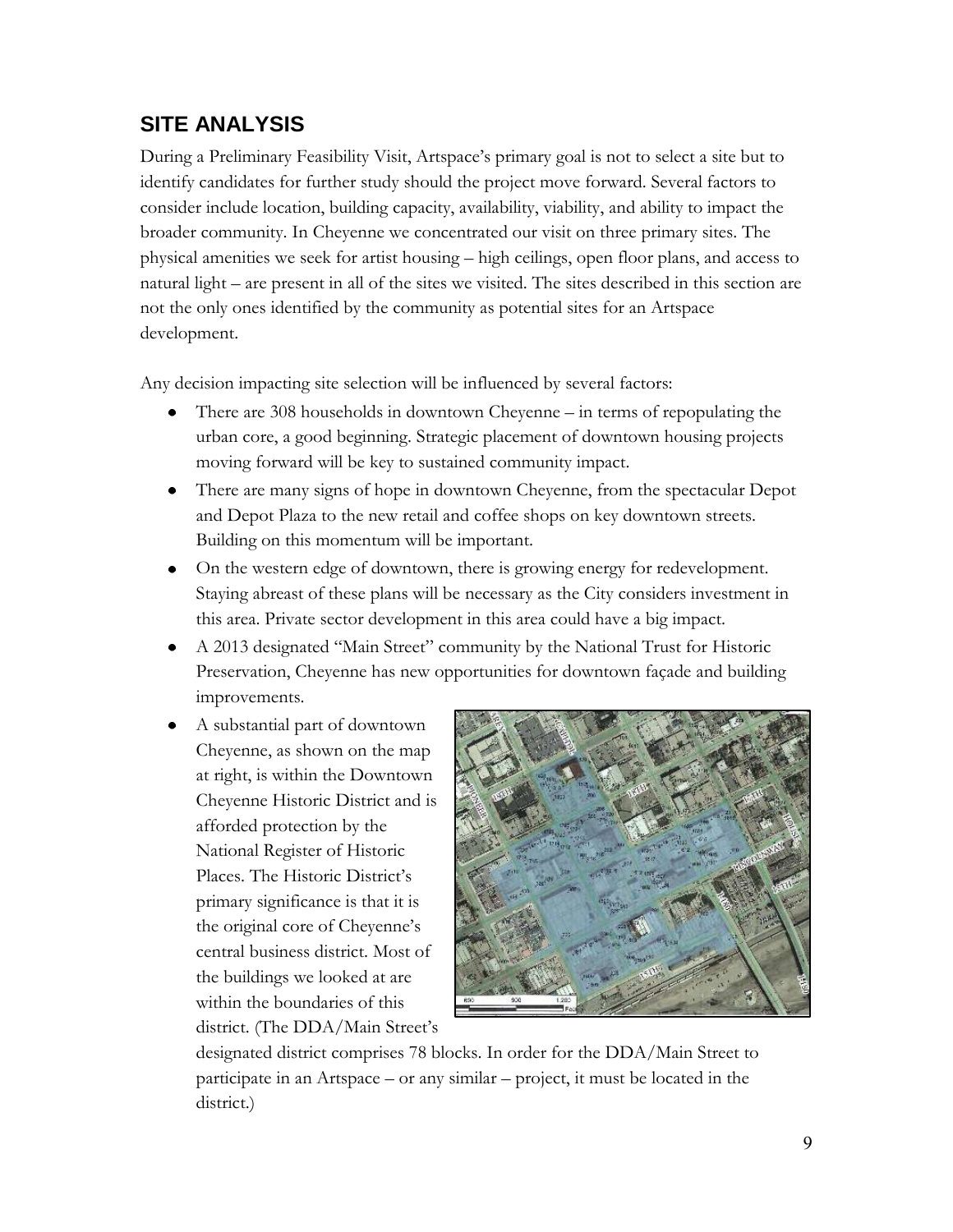Here are thumbnail sketches of the properties we visited:

#### **POWER PLANT 800 W. 17th Street**



Exterior (above) and interior (right) views of the Power Plant



Located on the west edge of downtown Cheyenne, this amazing property – Cheyenne's sole source of power in the late 1900s – fell into disrepair after it was taken offline, but it has been lovingly attended to by its current owner, a private citizen who purchased the property in 2012. The Power Plant calls for some kind of reuse that is both creative and mixed-use. It is eligible for designation on the National Register of Historic Places. It is stunning in size at 50,000 square feet and is open to the air, without a roof in many places.

With the West Edge Project (see below) now moving forward, this block of West 17th Street could be a "gateway" site for downtown. Its repurposing as a mixture of housing and creative/commercial space makes a lot of sense. Given the Power Plant's unique architecture and open spaces, creative uses in the performing arts certainly come to mind. Even without a roof, the 17,000-square-foot open section of the building could be converted to a summer performing arts space, an arts and food market, or event space for Cheyenne's many and varied arts and western events.

#### **HYNDS BUILDING**

#### **1602 Capitol Avenue**

The H. P. Hynds Building has been the topic of many redevelopment scenarios that have yet to come to fruition. Built in 1919 by a prominent Cheyenne businessman who modeled it after New York City office buildings he knew, the Hynds is an elegant five-story structure with beautiful interior spaces. The County Assessor's office lists its area as 39,264 square feet, plus 8,712 more in a full basement. This is about the same size as a 30-unit Artspace live/work project now under construction in Loveland, Colorado. Our initial impression is that the market for live/work space in Cheyenne is likely to be comparable; if so, the Hynds is definitely in the ballpark in terms of the size we would need.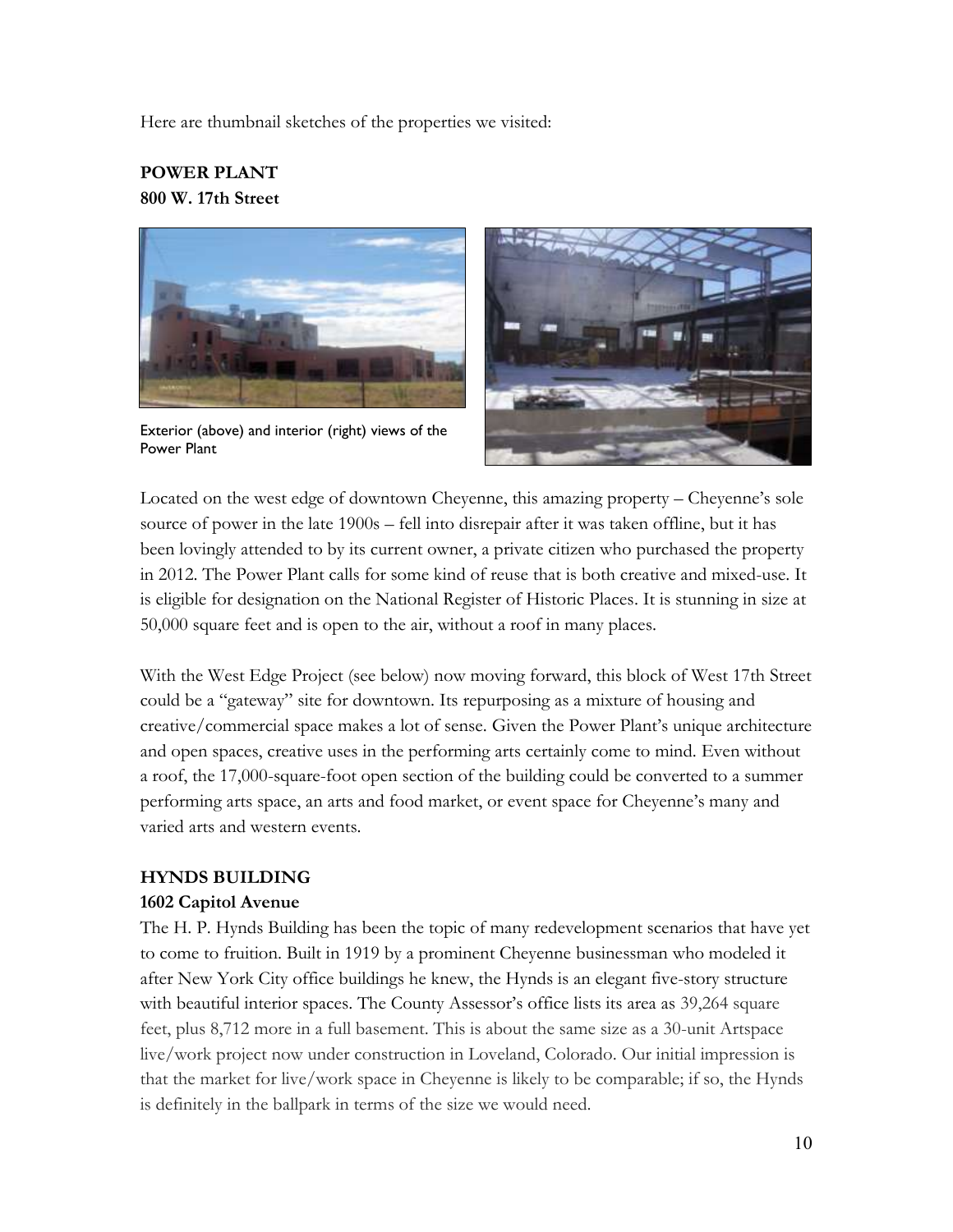If the Hynds Building is not developed as artist live/work space, it should be considered as a strong candidate for creative uses such as working studios, spaces for creative businesses, collaborative working spaces, and the like. Creative uses on the ground floor would enliven this important building no matter what happens on floors two through five.



The Hynds Building was built to last, and its interior (right) shows that it has been well-maintained.

## **THE HOLE**

#### **206 W. Lincolnway**

Redevelopment of the Hynds Building has been rendered more complicated by its next-door neighbor, a vacant space commonly known as "The Hole." The Hole once housed a bakery, but the building was destroyed by fire in 2004, and a complex ownership scenario has kept the property vacant. Earlier this month, however, Wyoming Business Report reported that a new nonprofit entity, the Children's Museum of Cheyenne, has



The Hole, seen from the street, with the Hynds Building on the right.

acquired the Hole and is planning to erect a new 38,000 facility on the site. If this report is accurate, it is very good news for downtown Cheyenne and a boost for the Hynds Building as well. The Children's Museum development could shed new light and interest in the Hynds Building and give greater momentum to a redevelopment scenario that gives prominence to the arts.

## **CAREY BUILDING**

## **308 W. 17th Avenue**

Originally known as the Carey Building (and subsequently known as the Fowler Building and Z's Furnishings), this 40,000-square-foot brick-and-stone masonry structure was built in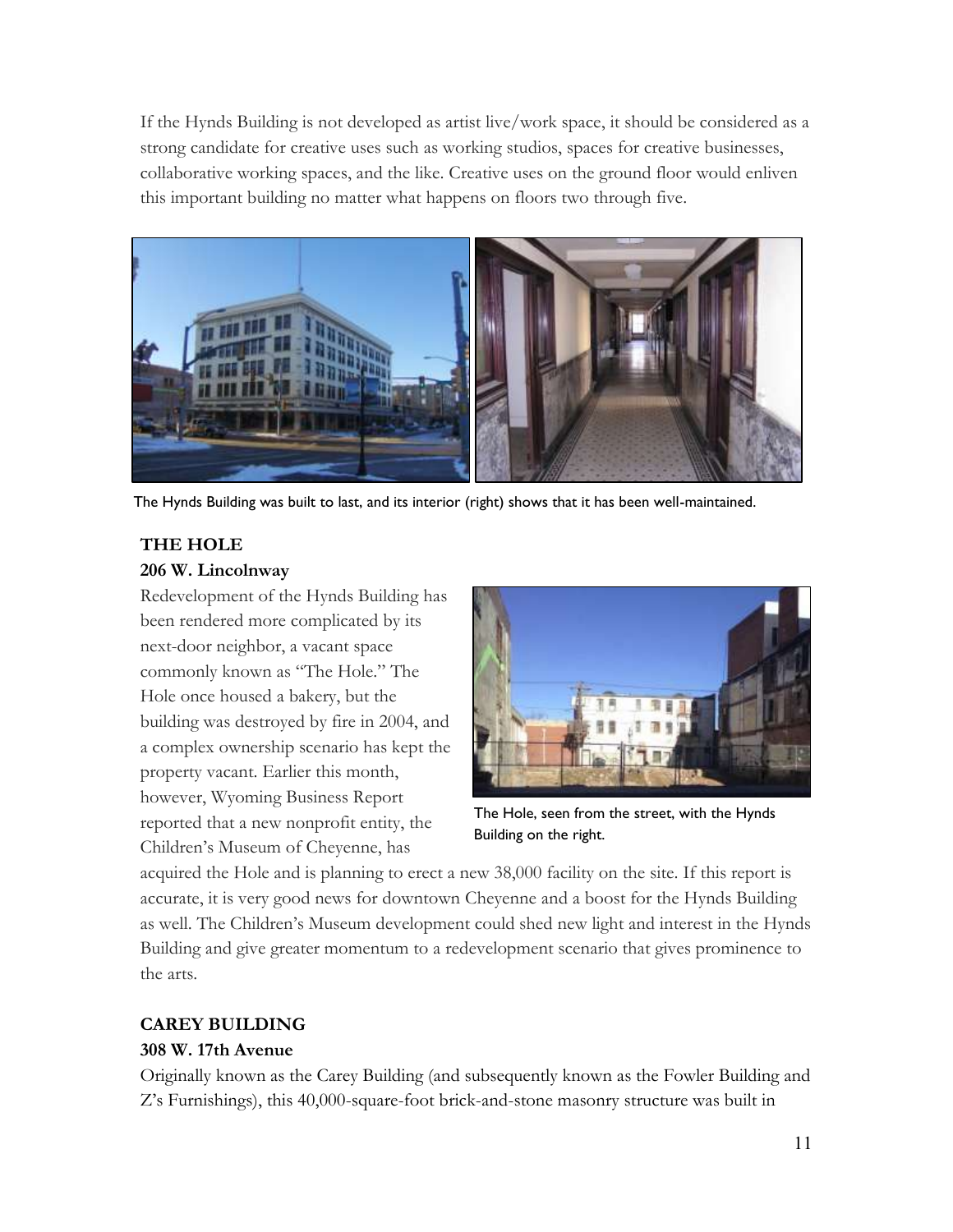1876 in the Italianate style. Today, its upper floors are covered with metal paneling installed in the mid-20th century to give the building a more "modern" look. Although the Carey is



The Carey Building today (left) and as it originally looked (right). Many a beautiful old façade can be found hiding under mid-century "improvements."

vacant now, it was consistently used for many years for retail, office, and residential space. If the metal cladding were removed to reveal the original exterior, the building could be listed as a contributing structure to the Downtown Historic District. It would also be a much more attractive property for a mixture of uses similar to those it housed in the late 19th century. It is about the same size as the Hynds Building, which is to say that it ought to remain a candidate if an Artspace project moves forward in Cheyenne.

#### **WEST EDGE PROJECT**

The West Edge Project is a City-driven development initiative on the west side of downtown Cheyenne. The project aims to mitigate storm water, manage brownfields, and create civic amenities as part of a larger effort to revitalize the flood-prone Capital Basin on the City's west side. Still in the planning and information-gathering phase, it is intended ultimately to create a mixeduse neighborhood.



Artist's rendering of public spaces in the West Edge Project area

Artspace would consider this area highly in

terms of a location to anchor the arts and to create opportunities for arts spaces to play a catalytic role in redevelopment.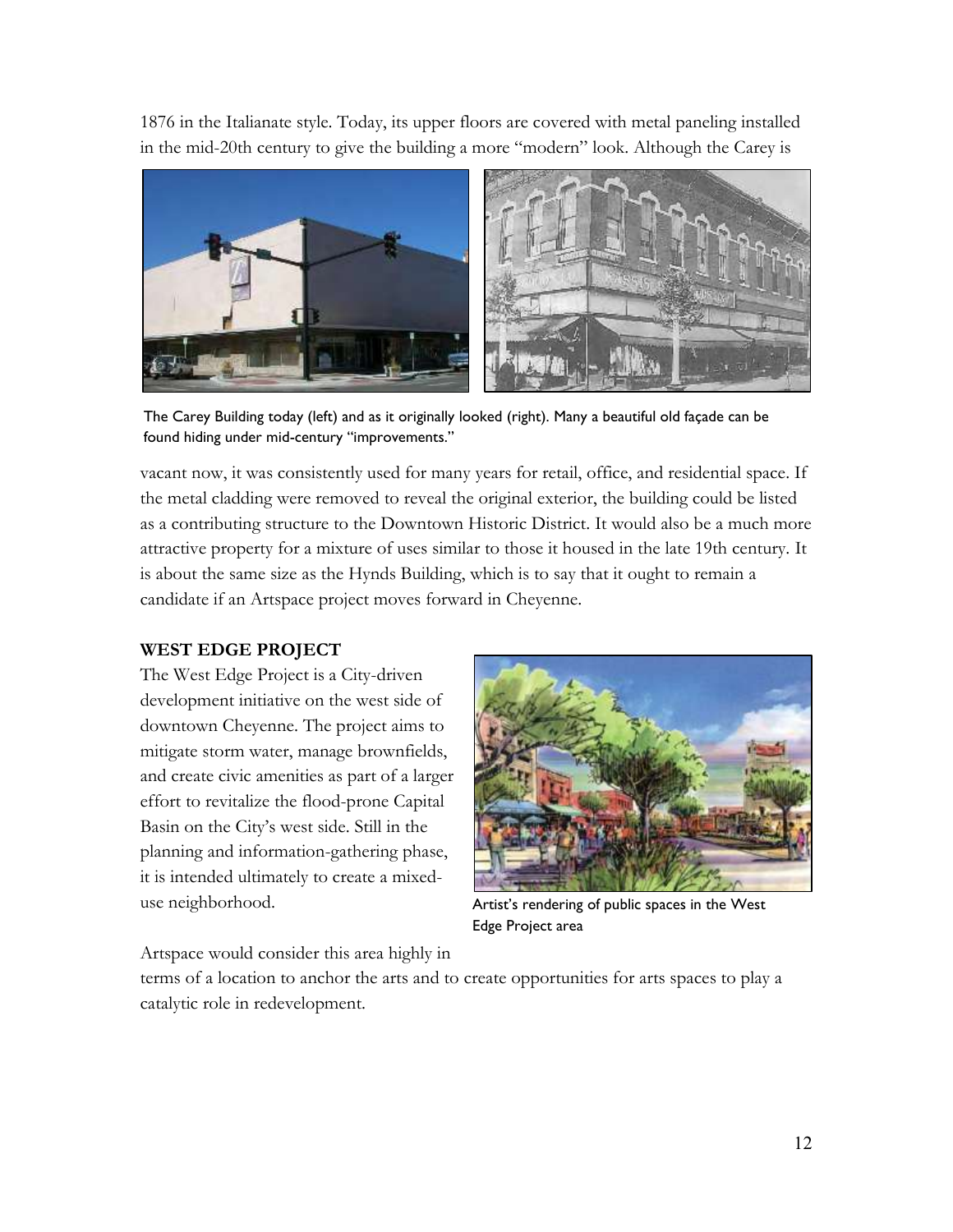# **FINANCIAL ANALYSIS**

An Artspace live/work project typically represents a significant investment of civic resources. While an assortment of federal and state programs can be used to generate revenue for construction, we typically look to the community for predevelopment revenue and a commitment of affordable housing allocations, typically in the form of Community Development Block Grants (CDBG), HOME funds, Tax Increment Financing (TIF), or the equivalent.

When considering financial feasibility and return of investment, it is important to note the multiple points of impact of a potential project site. "Returns on investment" include not only affordable housing but also blight remediation, adaptive reuse of historic buildings, and infrastructure investment in the cultural economy. Communities, civic leaders and politicians have to share in this vision to maximize impact.

Working in western states comes with its share of challenges. Chief among these are a relative lack of foundations with significant philanthropic resources, which complicates fundraising for our projects; the need for a longer learning curve in working with many key financing agencies, which means that projects can take longer; and the need to educate the public about the benefits of artist live/work housing in their communities.

A case in point is Minot Artspace Lofts, a mixed-use Artspace project that opened last year in North Dakota, a state that has much in common with Wyoming. The Minot project took nearly eight years to complete – most projects require three to five – in part because it was difficult to obtain the foundation support we needed to fill the philanthropic "gap" – that is, the difference between what an Artspace project costs to build and the total public resources available to pay for it, typically between 10% and 15% of the overall budget. It was also difficult to secure Low Income Housing Tax Credits, our primary public funding tool, because the North Dakota Housing Finance Agency's funding criteria made our projects uncompetitive. Happily, we ultimately persuaded the Finance Agency to revise its criteria and overcame the philanthropic hurdle as well, and the project is now fully leased and financially successful. But it was a tough grind.

To combat any notion that funding isn't available in Cheyenne, our Core Group immediately presented us with data to the contrary. The funding sources they identified include:

**Community Development Block Grants.** Artspace is very familiar with the CDBG program; we use these funds on almost every project, typically in the early phases of predevelopment. In Cheyenne, CDBG grants range in size but can be at least \$500,000, we were told, and an Artspace project would qualify for significant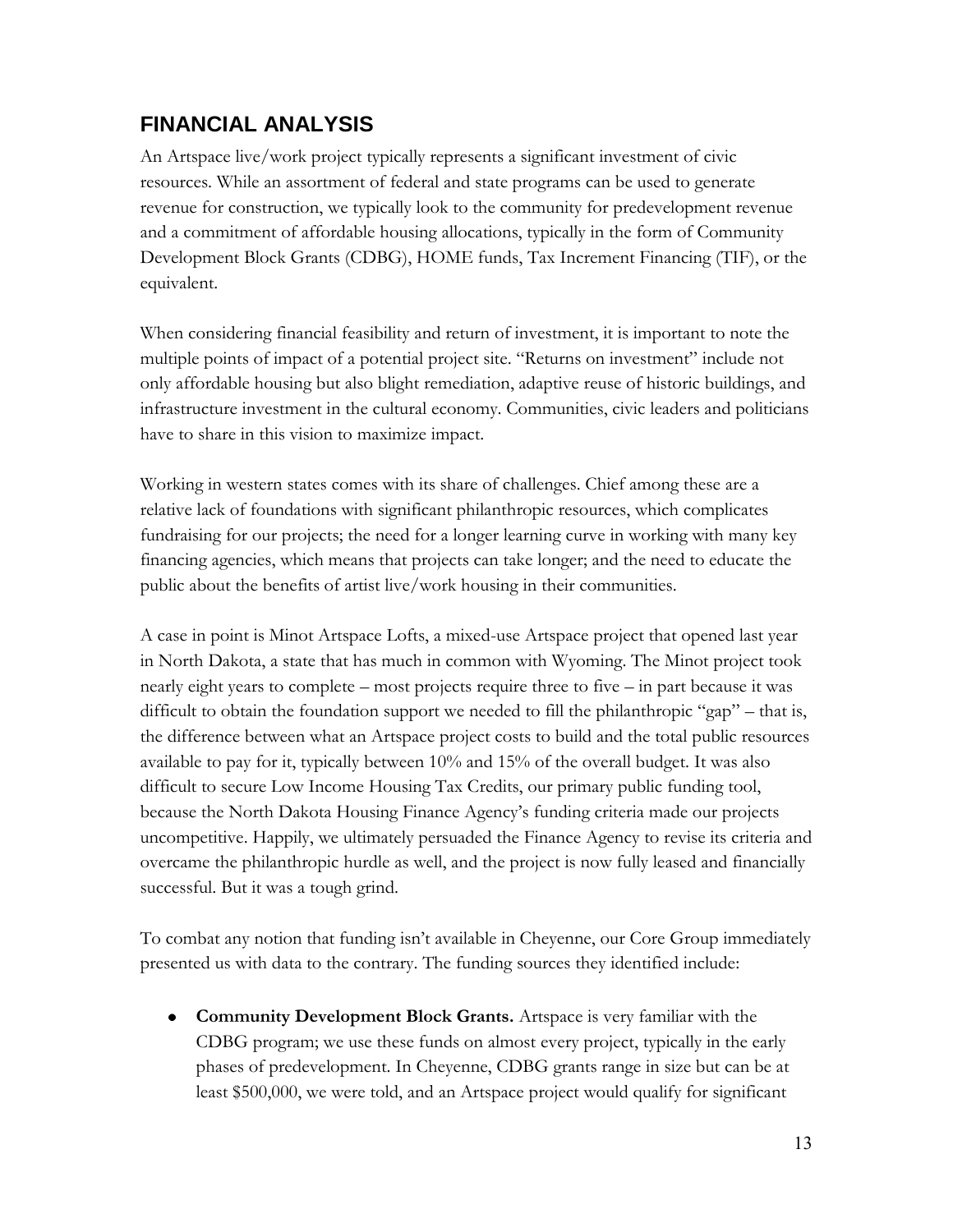support. We were pleased to see that City officials are think creatively about how best to apply these scarce resources to maximize community impact.

- **Community Facilities Grant and Loan Program.** This fund assists communities  $\bullet$ looking to expand or repurpose former schools or other government facilities for a community purpose. All projects must relate to economic development. If we move forward with a project in Cheyenne, this financing tool could help steer us to a site.
- **Business Ready Communities Program.** This Wyoming Business Council  $\bullet$ initiative provides financing for publicly owned infrastructure that the serves the needs of businesses and promotes economic development within Wyoming communities. BRC grants can be large – Cheyenne received \$860,000 for pedestrian and streetscape improvements in 2011.
- **Wyoming Cultural Trust Fund.** This state initiative provides grants of up to \$50,000 for a variety of cultural and heritage projects, including the preservation and rehabilitation of historic buildings and sites. The Fund makes grants bi-annually.

At our Funding/Finance focus group session, we heard civic and business leaders discuss the creative economy as an important piece of the organic evolution that has already begun to transform Cheyenne. We also heard, loud and clear, that increasing the density of downtown living is a City priority. There was broad agreement that matching the desire of artists to live and work downtown with the City's desire to redevelop and repopulate downtown would be a dynamic combination.

Among civic and elected leaders, there appears to be a broad consensus that the arts are an important part of what makes Cheyenne special and that an Artspace live/work project would be a good fit for the community. Some of the loudest champions of this idea came from the business community who were eager "to see downtown come back to life." To the extent that our first impressions were correct, we see no major financial impediments at this time. We acknowledge, of course, that public programs that can be used for this type of development, such as the CDBG program, are constantly under fire and increasingly competitive.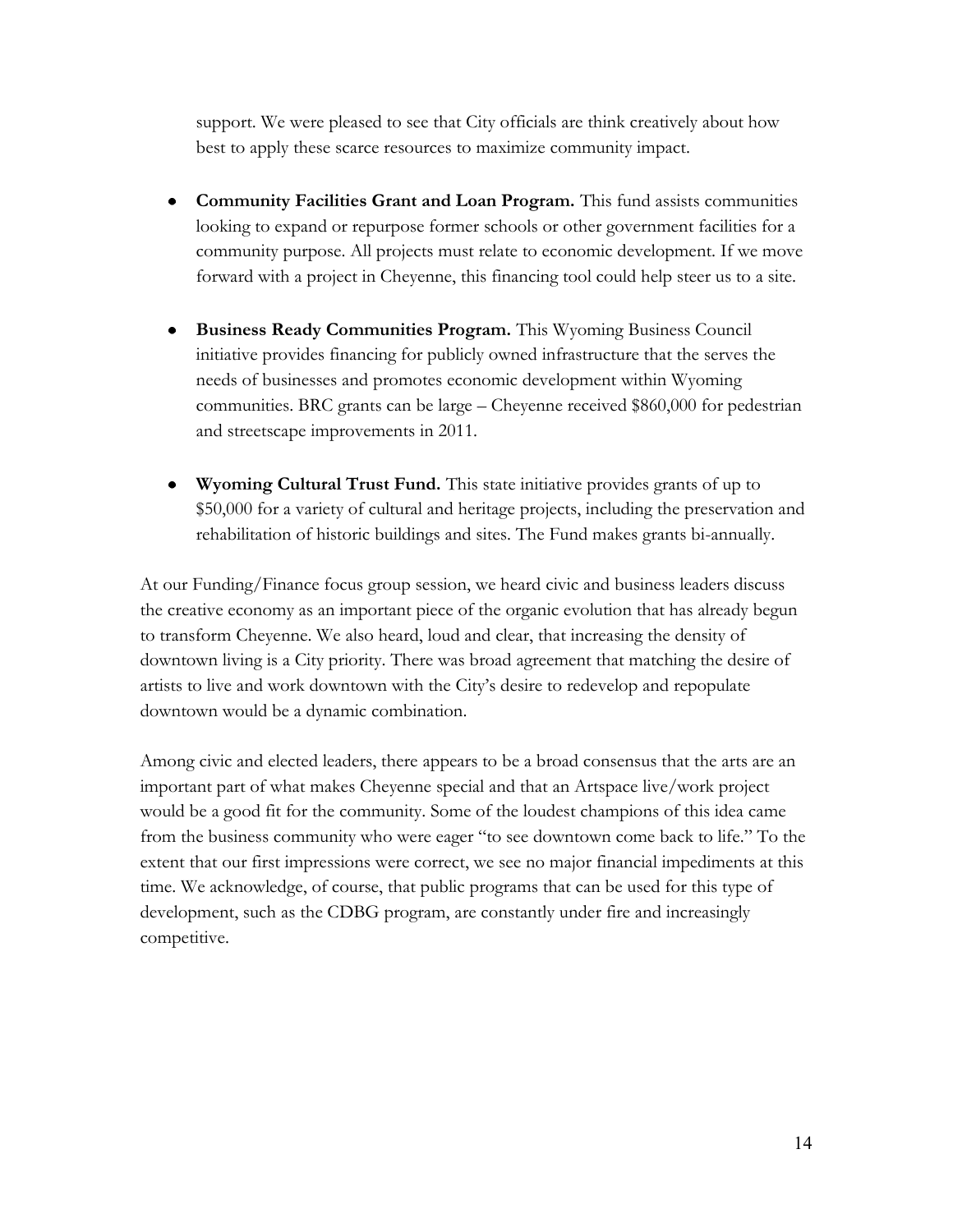| <b>SOURCE</b>                          | <b>AMOUNT</b> | PCT.      |
|----------------------------------------|---------------|-----------|
| <b>Public Sources</b>                  |               |           |
| Federal low income housing tax credits | \$4,497,843   | 44.45%    |
| Federal historic tax credits           | \$1,693,301   | 16.73%    |
| HOME funds (city)                      | \$132,877     | 1.31 %    |
| <b>Iowa EZ Sales Tax Rebate</b>        | \$150,000     | $1.48\%$  |
| <b>Private Sources</b>                 |               |           |
| Private sector (philanthropic gifts)   | \$2,327,537   | $23.00\%$ |
| First mortgage                         | \$540,000     | 5.34 $\%$ |
| Sponsor loan (Artspace)                | \$534,773     | 5.28 $\%$ |
| <b>TOTAL</b>                           | 10,119,399    | $100\%$   |

mixed-use arts projects of the kind Artspace has developed over the years can tap into a number of federal and state funding programs. Chief among these are Low Income Housing Tax Credits, a federal program established in

That said,

FIGURE 1: Public and private sources for an Artspace project in Council Bluffs, Iowa.

1986 to encourage the development of affordable housing and amended in 2008 to extend the definition of eligible projects to those intended for artists. If the project involves a building on the National Register of Historic Places, federal and state Historic Preservation Tax Credits can also be used. Figure 1 shows in simplified form the financial sources for a \$10 million, 36-unit Artspace live/work project in Council Bluffs, Iowa.

# **LOCAL LEADERSHIP**

Strong local leadership is an essential ingredient of any arts project. Without someone on the ground who can advocate effectively for the project, open doors, and keep lines of communication open between the developer and the community, there is little chance of success. For this reason, we place a very high value on local leadership.

Cheyenne is uniquely positioned as both the largest city in Wyoming and the state capital. In many respect it sets the tone for the rest of the state. It is certainly in a leadership position, and we met strong leaders in both the public and private sectors. On the other hand, we were surprised to discover that some members of the Cheyenne arts community believe two other Wyoming cities, Casper and Laramie, have stronger leadership in the arts. Whether this is accurate we cannot say. But it does suggest to us that Cheyenne's leaders would do well to explore the arts communities of these cities, as well as those of Ft. Collins and Loveland in nearby northern Colorado, to see whether there are lessons to be learned from them.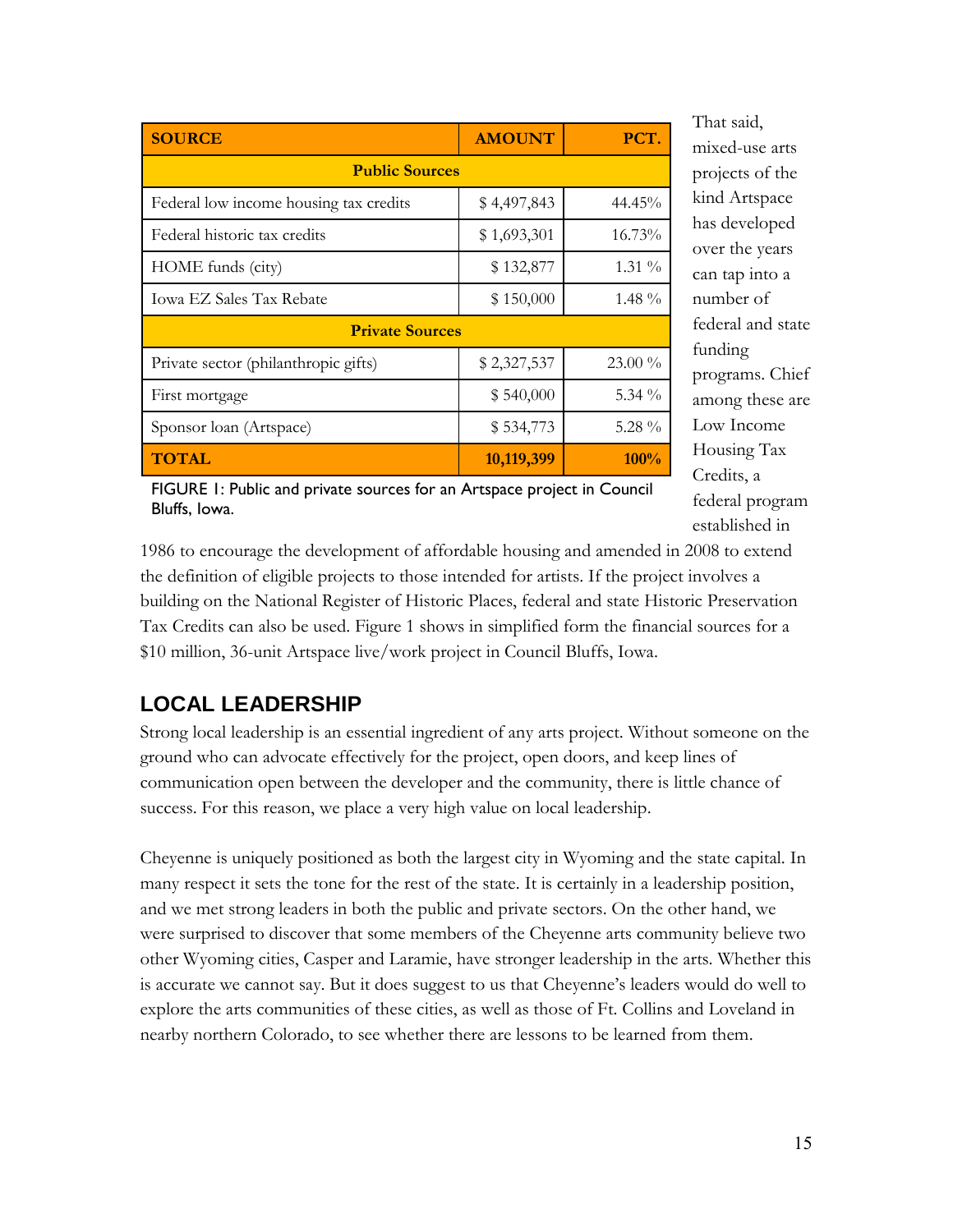We were highly encouraged by the participation of the Mayor, City Council members, and City staff. Every meeting had a representative from the City, the DDA/Main Street, and ArtsCheyenne. Nearly all of the City Council members and Mayor attended our noon session, and they were very engaged from the start. They asked good, tough questions about the uses and commitments of CDBG and HOME funds and encouraged the notion (without making promises) that some combination of these programs might be employed to support an Artspace project in Cheyenne. Our takeaway from these meetings was that the City is inclined to be a willing and supportive partner. The business community was wellrepresented throughout the discussion group sessions as well. This tells us that there are solid connections among Cheyenne's civic and business communities and helps instill confidence that all necessary parties are willing to work together to see something successful happen downtown. A strong alliance needs to continue for an arts project to be supported.

# **POTENTIAL FOR COMMUNITY IMPACT**

Space for creative people and businesses has been proven to benefit communities by:

- Animating deteriorated historic structures and/or underutilized spaces,
- Bringing vacant and/or underutilized spaces back on the tax rolls and boosting area property values,
- Fostering the safety and livability of neighborhoods without evidence of gentrification-led displacement,
- Anchoring arts districts and expanding public access to the arts, and
- Attracting additional artists, arts businesses, organizations, and supporting non-arts businesses to the area.

That said, some sites have more potential than others to generate sustained community impact, and Artspace takes this fact into consideration when we assess the relative value of potential project sites. Other key elements to keep in mind as the project evolves include the need to quantify the project's job-creation capacity, to develop synergistic ties to other organizations and other areas of the core city, to identify community-based commercial tenants in the creative business sector, and to ensure that artist support services and programs are in place before the project goes into operation. Artspace can help facilitate these things but can never substitute for the local drive and talent needed to make these projects more than about a singular community of artists.

As the project concept evolves in Cheyenne, it will be important to continue to emphasize the project's "placemaking" capacity by admitting multi-disciplinary artist residents and organizations and incorporating community-accessible space for programming, collaborations, and rentals. Not only will the artist residents require shared spaces, but the community would benefit from having access to workshops and classes, performances and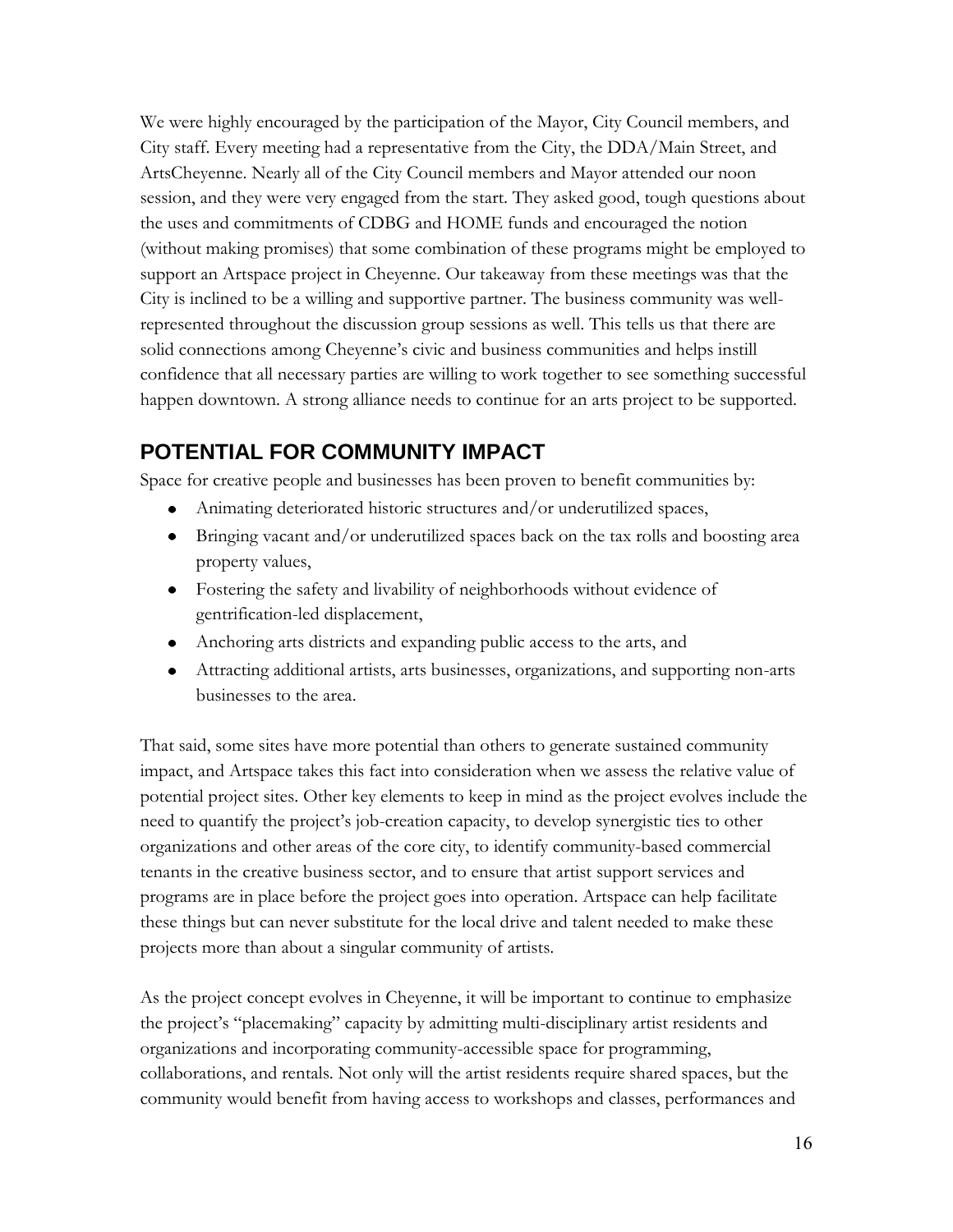demonstrations, lectures, and other on-site events.

We met with many who have a vested interest in Cheyenne, particularly the downtown core, and the benefits that space for creative individuals and businesses can offer. In focus groups and a public meeting, we heard from individual artists, arts agencies and organizations, developers, nonprofits, community activists, local residents, business owners, educational institutions, property owners, and funders.

Although many neighborhoods balk at the notion of an affordable housing project in their midst, affordable live/work housing for artists is rarely if ever controversial. Indeed, in our experience it is precisely the opposite: many communities embrace affordable housing for artists as a means of spurring economic development in challenged neighborhoods or retaining artist populations at risk of displacement by gentrification.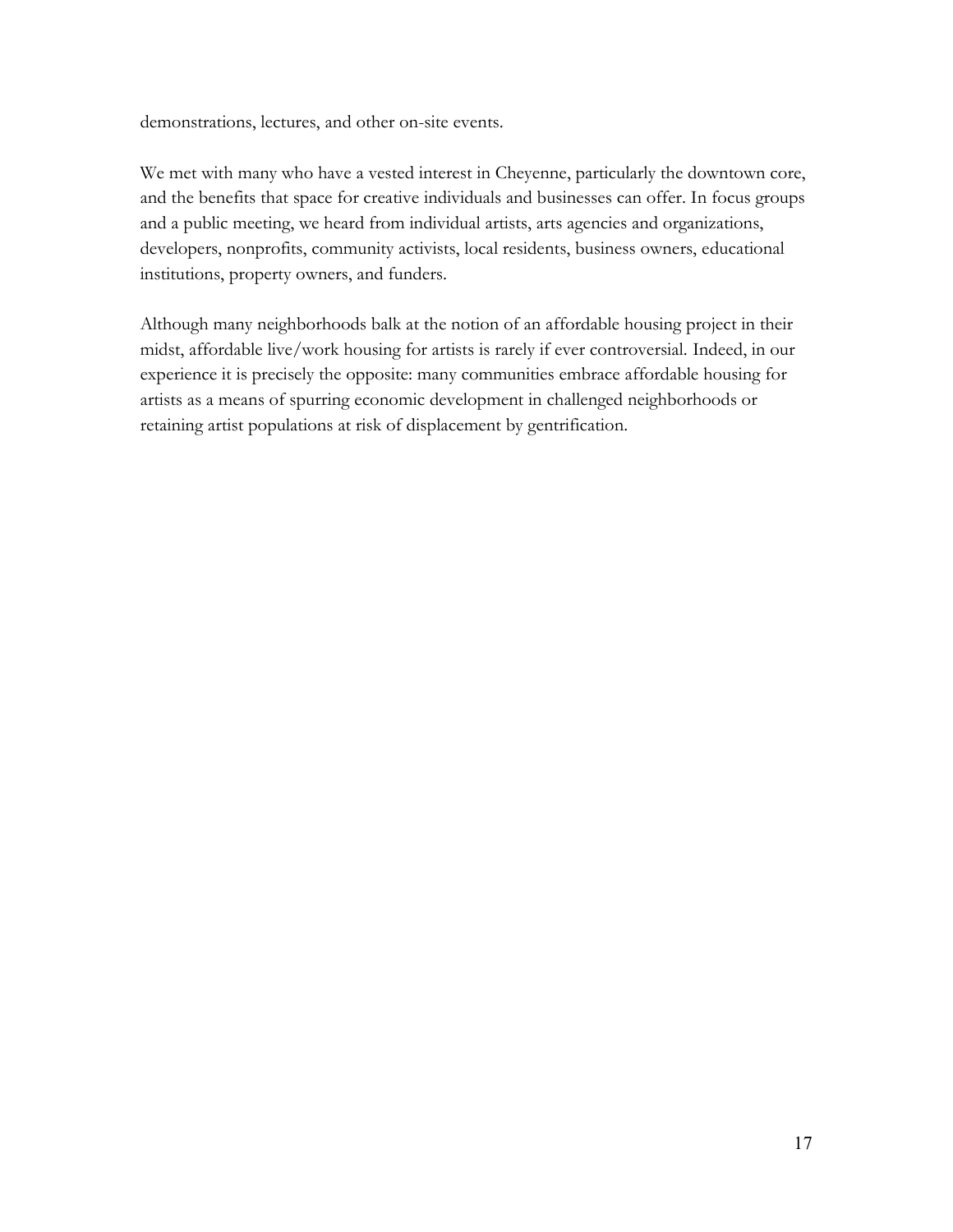# Next Steps

heyenne is well-positioned to "reboot" itself to encourage more downtown (and near-downtown) development by creating a healthy urban environment that attracts visitors, retains recent graduates and younger creative professionals, and enhances the regional economy. We believe that building on the impact of the creative community is a dynamic step toward that goal. Therefore, we believe it is critical for Cheyenne to conduct an Arts Market Survey to understand the depth and breadth of its creative community. Indeed, if serious discussion is to begin, it's time for the community to quantify the need for artist live/work and studio space and other kinds of spaces for the creative community so that others whose support will ultimately be needed can have reliable information about the market for affordable live/work artist housing in Cheyenne and the collective economic power represented by that market. Our gut feeling tells us that Cheyenne could support 30-40 units of artist housing and/or studio space. But bankers do not accept gut feelings as sufficient reason to offer a mortgage loan: they require the statistical evidence of market need that an Arts Market Survey can provide. C

Since retaining and attracting young people is such an important part of the challenge and opportunity that Cheyenne has before it, concentrating on the needs of recent college graduates will be an important goal of the market survey information. Although Artspace has resident artists of all ages in the more than 1,100 live/work units we have created over the last quarter-century, people under 40 and artists with families occupy the majority of our units.

Cheyenne needs to develop space for artists in the context of other community needs. Because resources are limited and the arts are under-supported, we recommend attaching space for the creative sector to other high-priority projects being considered or part of a larger plan. It makes very good sense to incorporate creative space into a larger development that includes such things as a wellness center, maker space, community arts center, ground floor studio spaces, and so on.

In Cheyenne we believe the next major steps should be:

1. **Establish a Core Group of advisors** – the group that was assembled for our visit could provide some or all of its members – who will be key ambassadors for the project moving forward. Be sure to include young Cheyennites, millennials, and persons of color in the decision-making process.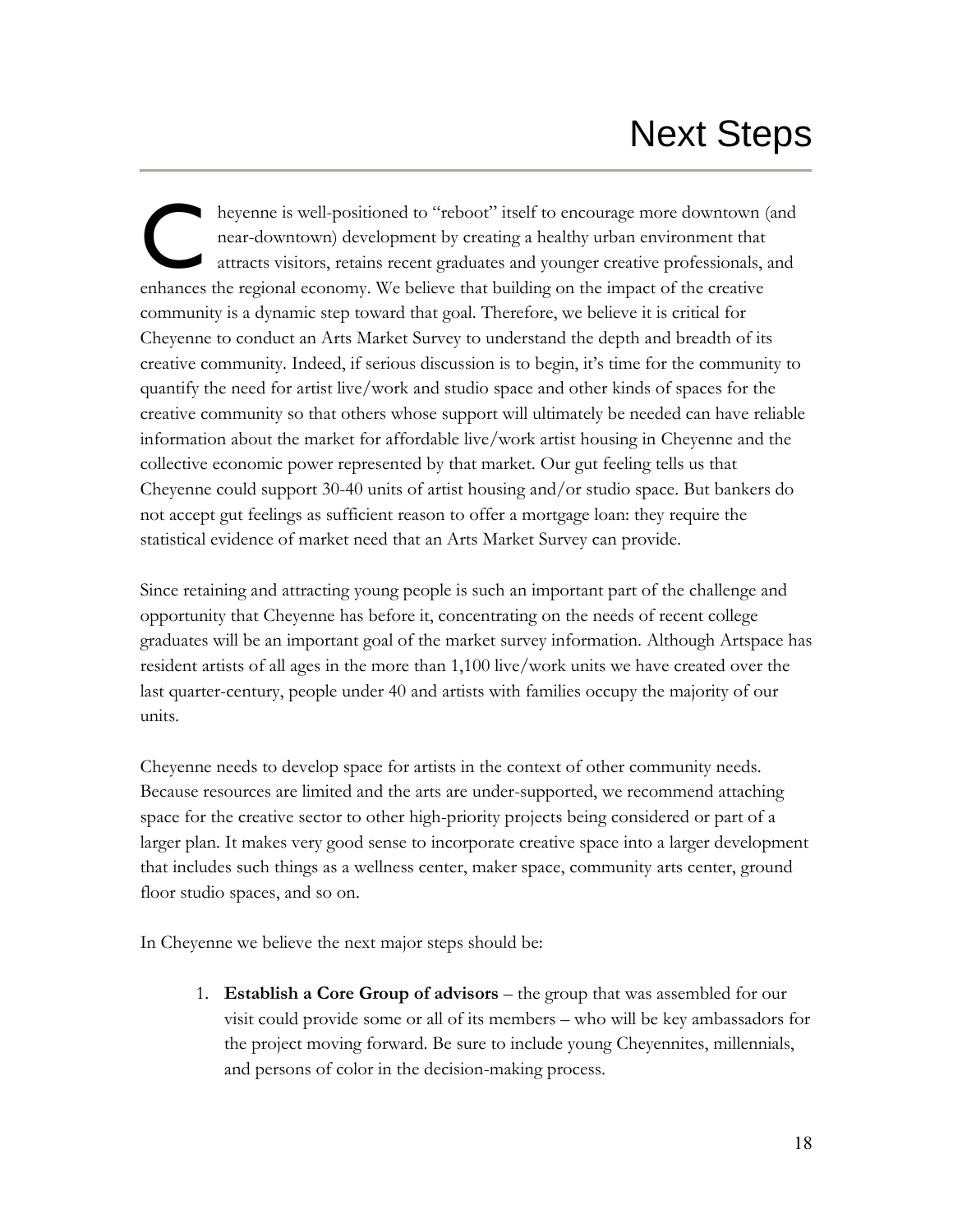- 2. **Prepare for an Arts Market Survey.** We would recommend focusing on individual artists and their families. Find all the places and groups that artists belong to and where the younger artists are "hanging out."
- 3. **Discuss relevant next steps** and get up-to-date information about downtown development to help determine where space for artists might be best placed.
- 4. **Take a page from your neighbors.** Cheyenne is in a rich region for the arts. Exploring artist space stories from Laramie, Casper, and the Front Range cities of northern Colorado will help Cheyenne leaders better understand the opportunities and challenges that lie ahead. We also encourage Cheyenne leaders to visit their counterparts in Minot to obtain the benefit of that community's firsthand experience in helping an Artspace project come to fruition.

We believe a project that includes both affordable live/work housing and space for creative businesses and working studios would provide a tremendous boost to the reputation and visibility of the local arts community as well as stable, permanently affordable space. The presence of a critical mass of creative people would do much to ensure a permanent presence for artists, enhance the area's reputation as an arts quarter, partner in educational activities, and catalyze additional development.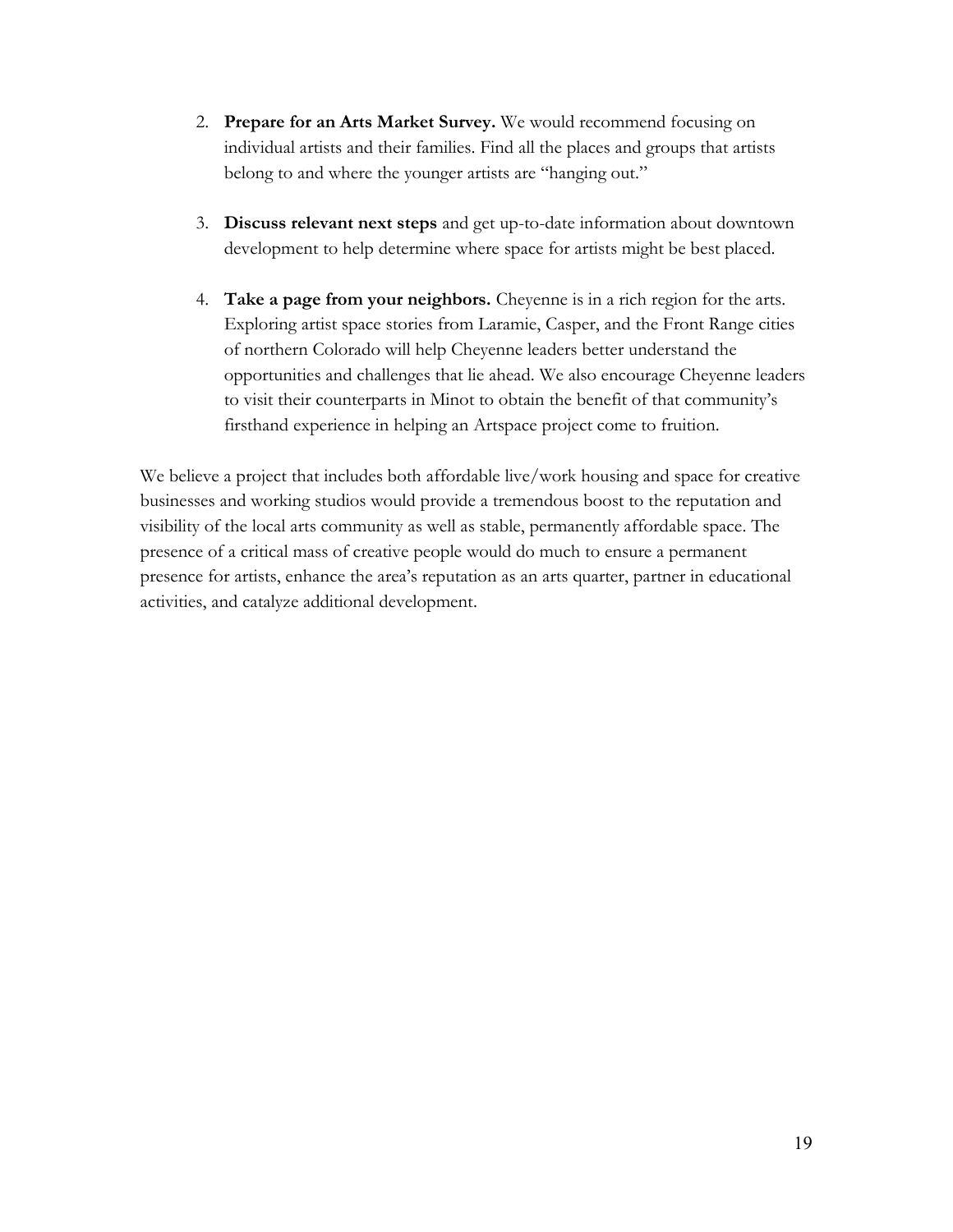#### APPENDIX 1

# artspace

# BUILDING BETTER COMMUNITIES THROUGH THE ARTS

What makes a city great? Across America, cities large and small are discovering that one essential quality of every great city is a great arts community. In an era when people are freer than ever to choose where they live, vital arts communities help cities attract and retain residents and businesses. Thriving arts districts are magnets for tourists, restaurants, theaters, and creative industries. In a great city, the arts are not an extra, something to be considered only after "more important" items on the civic agenda are funded. In a great city, the arts are as fundamental as streets, parks, and public transportation.

At Artspace, helping cities integrate the arts into their civic agendas is part of our core business. Over the last two decades we have completed 35 major arts projects that contain more than 1,100 affordable residences – each with space for a built-in studio – for artists and their families and provide more than a million square feet where artists and arts organizations work, teach, exhibit, rehearsal, perform, and conduct business.

We have seen firsthand the power of the arts to transform urban landscapes. Two of our earliest projects helped launch the celebrated renaissance of Saint Paul's Lowertown neighborhood during the 1990s. In Reno, a lively arts district has sprung up around an Artspace project that opened a decade ago. An Artspace project in Seattle turned an abandoned block in Pioneer Square into the center of that city's independent gallery scene.

#### **What is Artspace?**

Established in 1979 to serve as an advocate for artists' space needs, Artspace effectively fulfilled that mission for nearly a decade. By the late 1980s, however, it was clear that the problem required a more proactive approach, and Artspace made the leap from advocate to developer. Today Artspace is widely recognized as America's leader in creative placemaking.

As a mission-driven nonprofit, Artspace is committed both to the artists who live and work in our projects and to the communities of which they are a part. We work with civic leaders to ensure that our projects successfully deal with the issues they were designed to address.